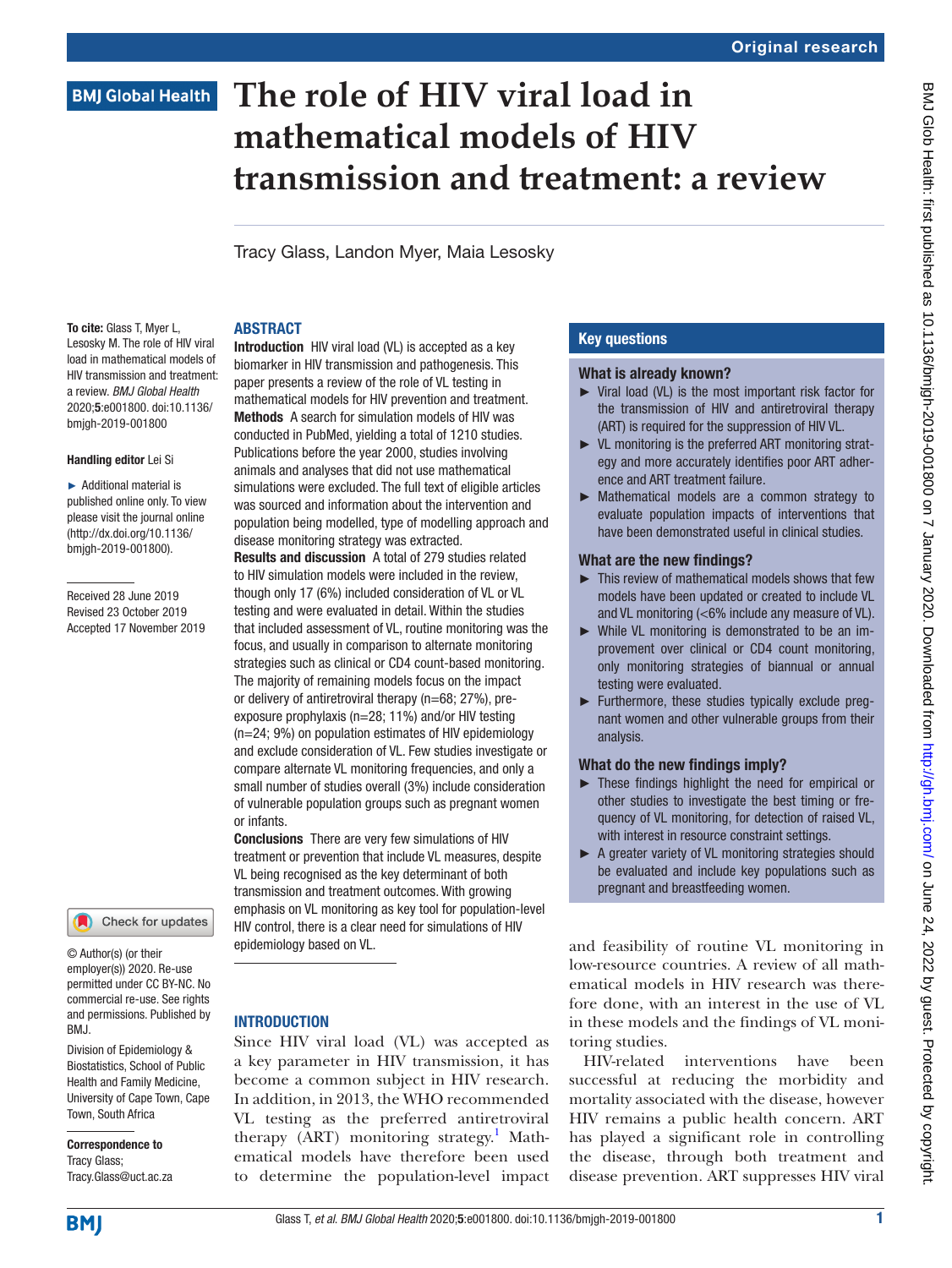replication, slowing disease progression, improving health and reducing HIV transmission.<sup>2</sup> Numerous studies have identified VL as the strongest predictor of HIV transmission.[3 4](#page-6-2) Interim analysis of the HIV Prevention Trials Network 052 trial reported a 96% reduction of HIV transmission risk among early ART initiators, compared with the delayed treatment patients. The preventative effect was maintained throughout the study and any HIV transmissions among the early treatment initiators were due to a viraemic episode/failure to achieve viral suppression.<sup>[5](#page-6-3)</sup> Similarly, maternal VL is directly related to the risk of vertical transmission and HIV-infected pregnant women are given lifelong antiretrovirals (ARVs) to prevent mother to child transmission (PMTCT) in subsequent and future pregnancies.<sup>67</sup>

Initially, in limited resource settings, economic constraints saw ART being scaled up in the absence of treatment monitoring. $8-10$  As access to treatment improved over the years, clinical and immunological monitoring of ART became important in the care of individuals living with HIV. Together, the WHO clinical criteria and CD4 measurements were used as a criterion for ART initiation and to assess treatment efficacy.<sup>[10](#page-7-2)</sup> Studies<sup>[10–13](#page-7-2)</sup> have since shown high misclassification (43%–53%) and low sensitivity (20%–23%) rates associated these monitoring strategies. Some patients were incorrectly identified as failing treatment and regime unnecessarily switched, while others experiencing treatment failure were switched to second-line treatment late or not at all. Remaining on failing ART has negative effects on the HIV-infected individual's health but could also increase the spread of HIV drug resistance. $^{14}$  The WHO therefore recommended that VL monitoring replace the other forms of ART monitoring and that VL testing occur 6 and 12months after ART initiation and routinely every year thereafter.<sup>[1](#page-6-0)</sup> More recently, six monthly routine VL testing has been proposed.[15](#page-7-4) The need for CD4 monitoring was further diminished as more individuals were placed on ART, regardless of any eligibility criteria and in a better health state. $16$  The scale-up of VL testing in low and middleincome countries (LMIC) has been slow due to the price of tests and other cost, transport and technical constraints associated with laboratory testing.<sup>89</sup>

In many LMIC settings, HIV programmes are dependent on donor funding and consequently the timing and frequency of routine VL testing can vary between developed countries and LMICs. For instance, the Department of Health and Human Services 2017 adult guidelines<sup>17</sup> recommend VL testing 2–8 weeks immediately after ART initiation to assess viral suppression and routinely 3–4 months thereafter or 6 months for those individuals well established on ART for a duration of 2 years. In South Africa adult 2015 guidelines<sup>18</sup> call for VL measurements at 3 and 6months after ART initiation and if VL levels are undetectable  $(<50 \text{cps/mL})$  then routine annual monitoring is recommended. Detectable VL results trigger a repeated test in 6 months and either adherence counselling or switching of treatment regime occurs. In

severely resource-constrained settings, such as Malawi, VL measurements are recommended every 2 years for adults on stable ART  $(2016).$ <sup>19</sup>

Mathematical simulation models have long been used in infectious disease research, in instances where epidemiological studies are not feasible or ethical.<sup>20</sup><sup>21</sup> They are useful for identifying potential disease control measures/interventions and to predict the future size of an epidemic or endemic. Different types of mathematical models exist, each with their individual advantages and limitations. They range from simple to complex models and are suited to investigate different research questions. Koopman<sup>22</sup> describes the following broad set of models: compartmental models, individual/agent-based models and dynamic network models. Compartmental models, either deterministic or stochastic, are the simplest models to create and analyse. In these models, individuals behave in the same manner and the models are therefore best suited for more general estimation or prediction research questions. Individual/agent-based and dynamic network models are more realistic and complex. The populations modelled are followed individually, rather than the sum of individuals in a compartment. Dynamic network models allow for connections and links to be formed between individuals and are favoured in sexual transmission research. $^{22}$  In this review, we summarise the applications of VL in the HIV mathematical models published from 2000, focusing on compartmental and individualbased models (IBM) to understand the type, features and populations that models have been applied to. We interpret and discuss the findings of VL monitoring studies and identify gaps in the literature.

# **METHODOLOGY**

# Search strategy

A search for relevant literature on mathematical models related to HIV/AIDS was conducted in PubMed (October 2018) using syntax constructed around the following search terms: 'HIV' and 'mathematical models'. Publications before the year 2000 were excluded, modelled chronic disease similar to HIV or did not simulate HIV data but rather analysed the data. Models on all populations, for instance, men who have sex with men (MSM) or female sex workers, were included in the review. In addition, previous reviews of HIV simulation models were included in the relevant literature and studies that involved a pharmacokinetic approach to modelling HIV or modelled the viral dynamics.

#### Model grouping

The full text of the relevant literature was sourced, and the characteristics of each model extracted. The following information was extracted from the literature: the intervention or the purpose of the model and contextual information including the country and population being modelled. In addition, information on the modelling approach used (compartmental vs individual, stochastic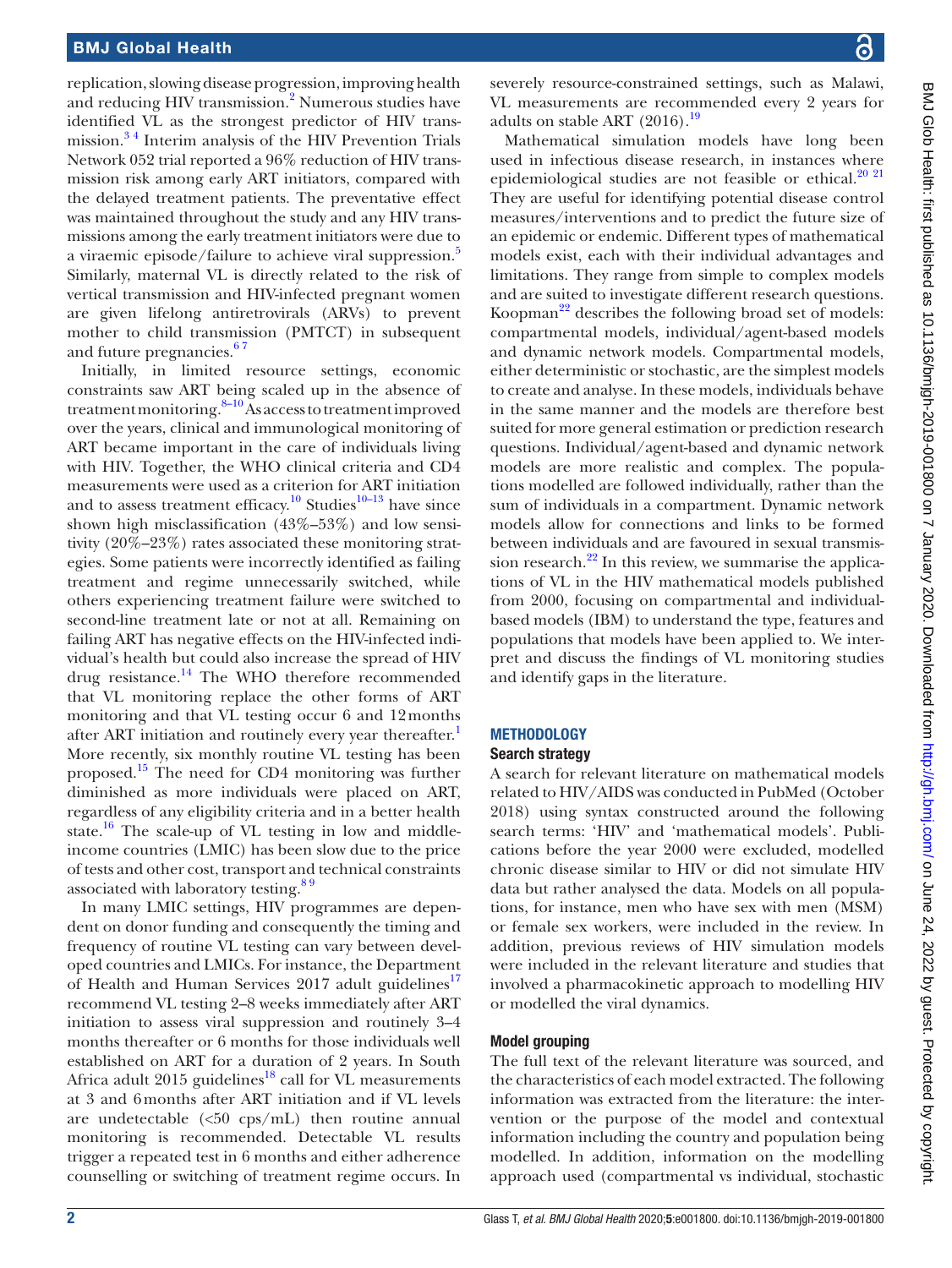

<span id="page-2-0"></span>Figure 1 Preferred Reporting Items for Systematic Reviews and Meta-Analyses (PRISMA) flow diagram of studies. VL, viral load.

vs deterministic) and the inclusion of any parameters/ outcomes relating to VL were extracted.

#### Patient and public involvement

This review of mathematical models did not involve patients and participants.

#### **RESULTS**

#### Search results

The search yielded a total of 1136 studies and an additional 10 studies were identified through the references of the relevant articles. After title and abstract screening, 279 articles were assessed for eligibility. After applying the above listed exclusion criteria, 259 HIV simulation/mathematical models were further assessed and the 17 studies modelling VL were included in the review [\(figure](#page-2-0) 1) and their results summarised in detail. The full listing of the 279 articles assessed is available as [online supplementary material](https://dx.doi.org/10.1136/bmjgh-2019-001800). A brief summary of the 259 articles evaluated is provided for some context in terms of focus and population.

A majority of simulation models focused on the delivery or impact of ART (n=75; 26%), pre-exposure prophylaxis  $(n=33; 11\%)$  and HIV testing  $(n=30; 10\%)$  on population HIV burden. Most of the models were based on a heterosexual population (n=127; 48%), followed by MSM (n=40; 15%) and few studies included pregnant women and children  $\leq 5$  years (n=12; 5% and n=2;  $\leq 1\%$ , respectively). Two-thirds of the global HIV burden occurs in sub-Saharan Africa (SSA) and a large portion of the simulation studies were based on data from these regions  $(n=123; < 40\%)$ . This was followed by Americas and Asia  $(n=32; 10\% \text{ and } n=25; 8\%, \text{ respectively}).$ 

The modelling strategy most commonly used was deterministic (n=181;  $65\%$ ) and population (n=183;  $65\%$ ) based, followed by stochastic and IBMs (n=54; 21%). Few simulation models incorporate VL in the modelling process ( $n=17, 6\%$ ). There were generally two types

of research questions investigated in the models that included VL: (1) estimating the association between VL and HIV disease progression or ART and (2) evaluating the effectiveness and feasibility of VL monitoring strategies. The VL and HIV progression studies were mostly compartmental and estimated cohort or population VL, while the VL monitoring studies were generally stochastic IBMs that simulate individual VL trajectories.

## Summary of literature

#### Mathematical models with VL

Among the 17 studies that included HIV VL, the early studies emphasised the importance of universal access to ART for successful control of the disease. These mathematical models were based on data from SSA and included VL as a measure of HIV infectivity. Using an epidemic and a patient-level model and different ART eligibility criteria, HIV incidence and prevalence were always reduced over time. In 2years, HIV incidence was predicted to decline from 7% to 2%, mortality due to HIV-related causes by 50% in 5 years and a decline in HIV prevalence  $(12\% - 6\%)$  in 11 years.<sup>23 24</sup>

A more focused simulation looking at the evolution of population-level VL in SSA estimated a strong association between ART coverage and VL levels emphasising the importance of VL monitoring as the access to ART is increased.<sup>[25](#page-7-12)</sup> The cohort/population VL (on the  $log10$ scale), simulated using a deterministic model, was unaffected by the changes in HIV prevalence and incidence over time but significantly affected by ART coverage, where even modest changes in ART coverage rate were associated with large changes in community VL. Furthermore, Estill *et al* showed that loss to follow-up reduces the preventative effects of ART and that tracing and follow-up of patients can be beneficial in enhancing its effects, although this decrease in the number of secondary infec-tions was found to be modest.<sup>[26](#page-7-13)</sup>

#### VL monitoring studies

Only  $5\%$  (n=13) of all the HIV simulation models investigated the impact of VL monitoring on the burden of HIV. All these models were based on data from SSA, 92% (n=12) were stochastic individual-type models and 77% (n=10) compared VL monitoring, typically 6 and 12months' fixed VL testing, to fixed immunological and clinical ART monitoring. There were four studies that compared routine fixed VL monitoring to other forms of ART monitoring; VL point-of-care (POC) testing, differential VL monitoring and additional drug resistance testing ([online supplementary table 1](https://dx.doi.org/10.1136/bmjgh-2019-001800)).

All but two of the studies focused on the general adult population, $27-35$  there was one study investigating the optimal timing of monitoring to predict VL at delivery<sup>[36](#page-7-15)</sup> and one on the mortality among children under the age of 5 years.[37](#page-7-16) The VL monitoring studies can be summarised according to the following themes: (1) HIV incidence, drug resistance and mortality of infected individuals, (2) the vulnerable populations modelled, and (3) the future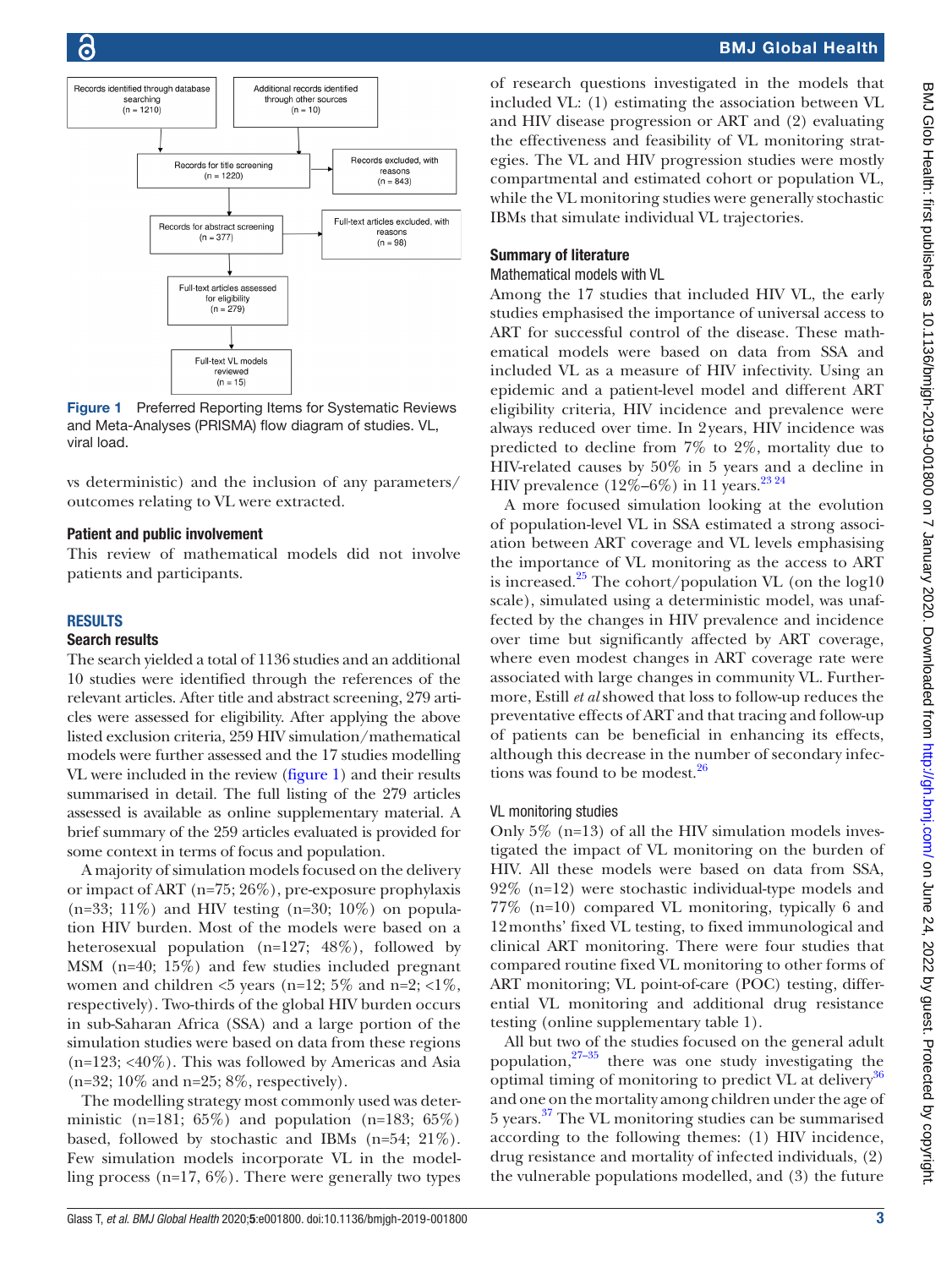VL monitoring alternatives, including POC and differential VL testing ([table](#page-4-0) 1).

The simulation studies showed that VL monitoring had a beneficial effect on HIV incidence, spread of drug resistance and HIV-related mortality. There were two studies that investigated the impact of routine VL monitoring on HIV incidence and both studies showed that it had a significant reduction in new HIV cases. Both simulation models were individual stochastic models that evaluated six monthly VL testing. Estill *et al*<sup>28</sup> compared the VL testing to biannual immunological monitoring and found an overall reduction in cohort VL and a 30% reduction in HIV incidence VL monitoring. Phillips *et al*<sup>88</sup> compared biannual immunological and three monthly clinical ART monitoring, with and without targeted/confirmatory VL testing to the VL testing. Furthermore, this strategy was also found to be cost-effective as individuals who are virally suppressed are monitored less frequently and priority given to monitoring those who fail to achieve viral suppression, therefore highlighting its potential in resource-limited settings [\(table](#page-4-0) 1).

One study showed that drug resistance was reduced in the presence of VL monitoring, thus prolonging the future use of current ARVs. Biannual and annual routine VL monitoring lowered the acquired and transmitted HIV drug resistance infections. Using a population-based compartmental model and data from Vietnam, where the prevalence of transmitted drug resistance is 5%–15%, it was shown that even low coverage of routine VL testing can substantially reduce the prevalence of HIV drug resistance. An achievable coverage of 30% VL monitoring could potentially prevent 12%–31% of transmitted drug resistance (2260–5860 cases) and an estimated 25%–59% of acquired drug resistance (9620–22650 cases) in Vietnam<sup>[33](#page-7-19)</sup> [\(table](#page-4-0) 1).

The evidence supporting VL monitoring influencing mortality is less substantial. Three simulation studies have investigated the effect VL monitoring has on mortality related to HIV and found a reduction, however less pronounced and significant compared with that of HIV incidence and burden of drug resistance. All three simulations were individual stochastic models that spanned over 5 years. The first two models were based on adult populations, where Estill *et al* reported a modest 6% reduction in mortality with VL compared with immunological monitoring $\epsilon$ and Phillips *et al* reported similar results where 83% of potential life-years survived were predicted using VL monitoring (switch when VL >500 copies/mL) and  $82\%$  with immunology and clinical monitoring.<sup>3</sup> This simulation study was however based on a population where infected individuals initiated ART at the WHO clinical stage  $4.^{38}$  $4.^{38}$  $4.^{38}$  Similar results were shown in a paediatric study, where the mortality over 5 years was not significantly reduced by VL monitoring when compared with CD4 monitoring. There was however an improvement in their overall CD4 measurements, more switching to second-line ART when necessary

and reduced time spent on failing ART, when VL monitoring was used.<sup>3</sup>

All but one VL monitoring simulation studies excluded pregnant women from the study population and only one study focused solely on VL monitoring for this group. This model evaluated the timing of a single (assumed to be POC) VL during pregnancy to predict VL at delivery. Two timings were considered, strategies based on gestation age and strategies based on duration on ART, aiming to evaluate strategies that might be practically implemented in LMICs. The results demonstrated that taking VL measurements with respect to gestational age performed better than VL measurements based on the duration on ART.<sup>[36](#page-7-15)</sup> None of the studies included breastfeeding women.

Three mathematical models provided evidence of viable and valuable VL monitoring features for the future, POC VL testing and differential VL monitoring. A study by Estill *et al*[28](#page-7-17) aimed to estimate the cost-effectiveness of POC VL testing in resource-limited settings using a stochastic mathematical model adapted for costs and timelier returning of VL measurements. In addition, VL monitoring of 6 months was evaluated and it was found that POC VL tests were cost-effective under certain scenarios, a higher limit of detection, adherence counselling could reduce the rate of ART failure leading to a reduction in the number of new infections and/or a reduced transmission rate due to test knowledge [\(table](#page-4-0) 1).

Differential ART monitoring, where infected individuals with either good ART adherence or established viral suppression are monitored differently from those initiating ART or with poor adherence, may be a valuable strategy in limited resource settings. Phillips  $et \t a t^{29}$  $et \t a t^{29}$  $et \t a t^{29}$ used an IBM model to investigate whether there exists an opportunity for differential ART adherence monitoring through a cost-effectiveness analysis. In this model, ART adherence is modelled as the average adherence over 3 months, parameterised between 0% and 100% for each individual. Each patient's average adherence was modelled to vary over time due to factors, including: adherence interventions, age and presence of symptoms related to the toxicity of ARVs. The cost threshold for adherence monitoring was \$23–\$32 per person-year and \$50 per person-year with and without VL monitoring, respectively, and therefore differential adherence monitoring was shown to be feasible.

A second study compared fixed (1, 3, 6, 12 or 24 months) to adaptive VL monitoring strategies, to provide insight into how VL monitoring strategies should be tailored for individuals in resource-limited settings. Differentiating VL testing based on individual characteristics (reported ART adherence, age, sex and education level) resulted in less time spent on failing ART and freeing up resources.<sup>[30](#page-7-22)</sup>

#### **DISCUSSION**

These mathematical models highlight the benefit of routine VL monitoring to reduce HIV incidence and the spread of HIV drug resistance. However, the results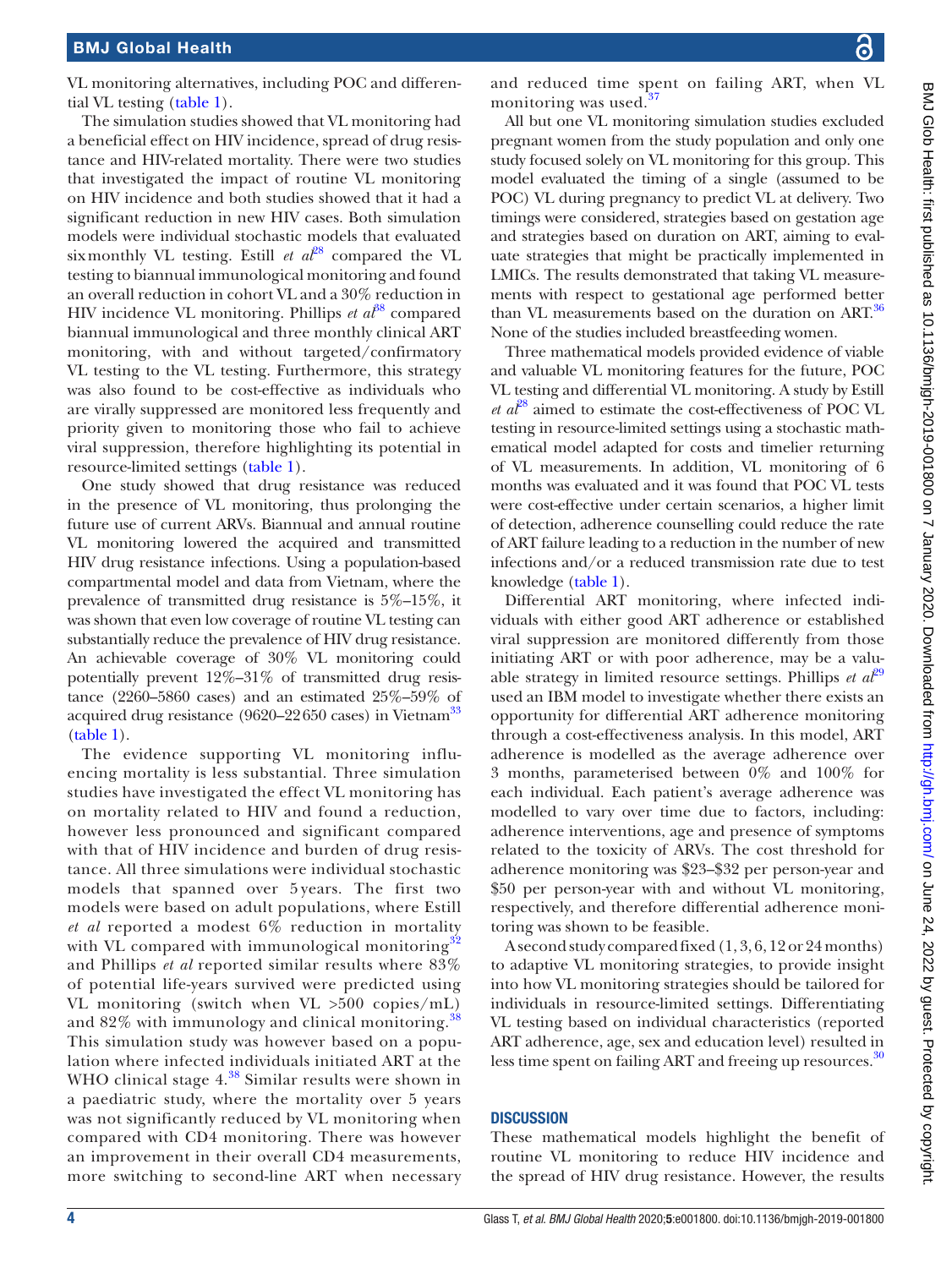| <b>Table</b> |                           |                                                              |                                                                                                                           | Summary of monitoring strategies (clinical, immunological and viral load) evaluated in HIV simulation studies                                                    |                                                                                            |                |
|--------------|---------------------------|--------------------------------------------------------------|---------------------------------------------------------------------------------------------------------------------------|------------------------------------------------------------------------------------------------------------------------------------------------------------------|--------------------------------------------------------------------------------------------|----------------|
| Year         | Setting                   | <b>Model</b>                                                 | Monitoring strategies                                                                                                     | Timing and frequency                                                                                                                                             | Health outcomes                                                                            | Reference      |
| 2010         | Côte d'Ivoire             | CEPAC (IBM)                                                  | Immunological<br>Virologic<br>Clinical                                                                                    | Entry into care, presentation of acute event and<br>Entry into care and at 6-month intervals<br>Entry into care and at 6-month intervals<br>at 3-month intervals | Survival (life expectancy)                                                                 | $\overline{a}$ |
| 2016         | Zimbabwe                  | HIV synthesis model<br>(IBM)                                 | Adherence monitoring-<br>Virologic+adherence-<br>based interventions<br>based interventions<br>Immunological<br>Virologic | At 12-month intervals<br>At 12-month intervals<br>At 12-month intervals<br>At 12-month intervals                                                                 | <b>DALYS</b>                                                                               | 29             |
| 2008         | Lower income<br>countries | HIV synthesis model<br>(IBM)                                 | Immunological<br>Virologic<br>Clinical                                                                                    | At 6-month intervals (WHO 3/4 clinical stages)*<br>At 6-month intervals (≥10 000 and 500 copies/<br>At 6-month intervals (50%-33% decline)*<br>$mL^*$            | Survival (mean life years<br>Proportion of resistance<br>(to NVP, 3TC, d4T, etc)<br>lived) | 38             |
| 2011         | Sub-Saharan Africa        | Stochastic computer<br>simulation (IBM)                      | Virologic<br>Clinical                                                                                                     | months after start of ART determines the need<br>New WHO clinical stage 4 condition at least 9<br>At 6-month intervals (>500 copies/mL)*<br>to switch            | transmissions+drug<br>Death rate<br>resistance<br>New HIV                                  | 28             |
| 2016         | Zimbabwe                  | Stochastic (IBM)                                             | Virologic (POC)<br>Clinical                                                                                               | At 6-month intervals<br>At 3-month intervals                                                                                                                     | <b>DALYS</b>                                                                               | $\overline{q}$ |
| 2013         | and Zambia                | South Africa, Malawi Stochastic computer<br>simulation (IBM) | Immunological<br>Virologic                                                                                                | At 6-month intervals, with targeted CD4/VL<br>At 6-month intervals, with targeted CD4/VL<br>$(<$ 100 or 50% decline)*<br>$(21000$ copies/mL)*                    | Mortality rates                                                                            | 88             |
| 2015         | South Africa              | Compartmental                                                | Virologic (POC)<br>Immunological<br>Virologic<br>Clinical                                                                 | At 6, 12 and 24-month intervals, with/out<br>At 6, 12 and 24-month intervals<br>At 6, 12 and 24-month intervals<br>At 3-month intervals<br>targeted VL           | <b>DALYS</b>                                                                               | $\overline{5}$ |
| 2017<br>2016 | South Africat<br>Vietnam  | Stochastic simulation<br>Compartmental<br>(IBM)              | Virologic<br>Virologic                                                                                                    | At 6 and 12-month intervals, varying levels of<br>One VL measurement (duration on ART/<br>gestational age)<br>coverage                                           | Predicting VL at delivery<br>Burden of drug<br>resistance                                  | 86<br>34       |
|              |                           |                                                              |                                                                                                                           |                                                                                                                                                                  |                                                                                            | Continued      |

6

# BMJ Global Health

<span id="page-4-0"></span>

BMJ Glob Health: first published as 10.1136/bmjgh-2019-001800 on 7 January 2020. Downloaded from <http://gh.bmj.com/> on June 24, 2022 by guest. Protected by copyright.

BMJ Glob Health: first published as 10.1136/bmigh-2019-001800 on 7 January 2020. Downloaded from http://gh.bmj.com/ on June 24, 2022 by guest. Protected by copyright.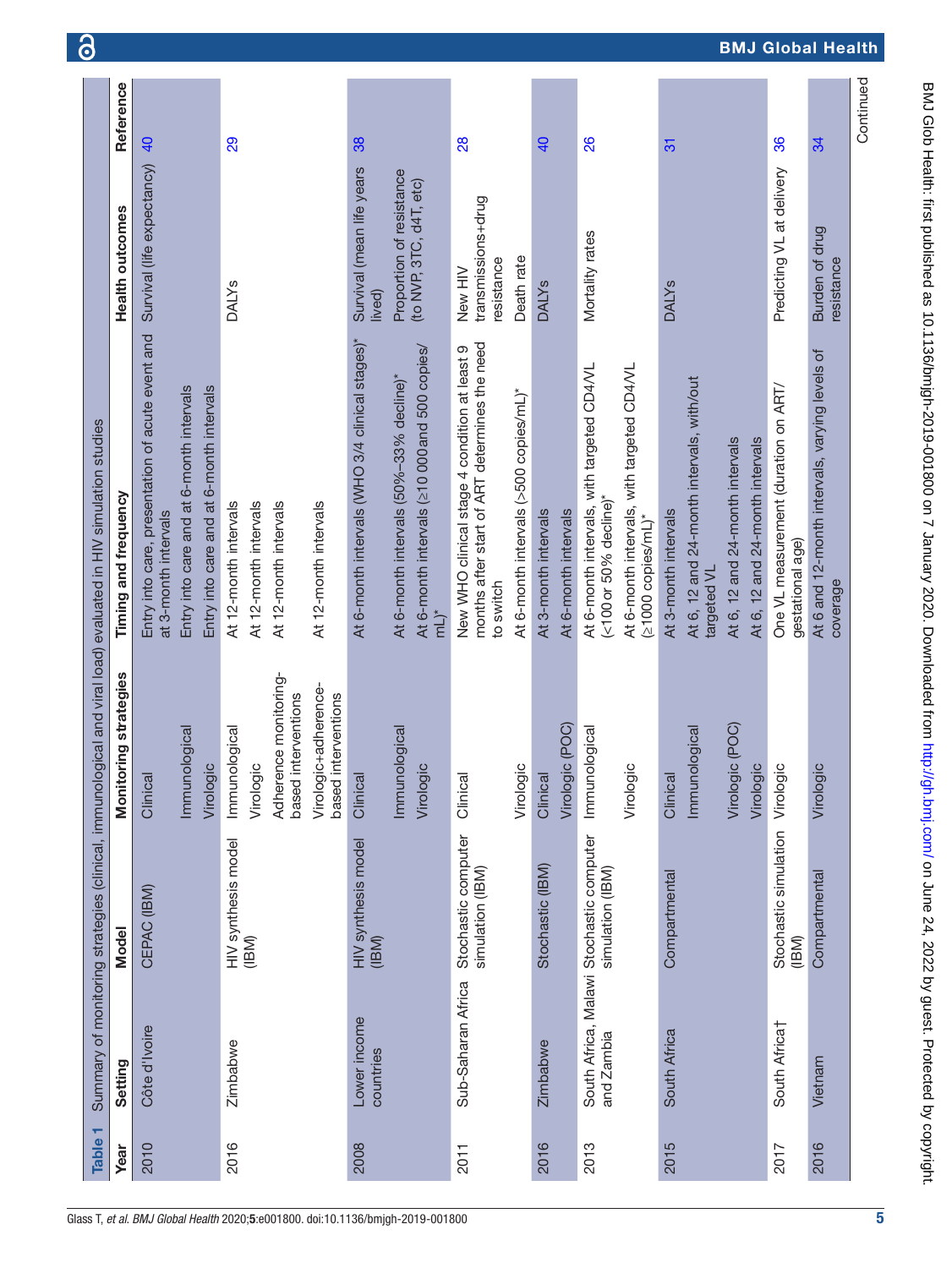| $\frac{1}{2}$                                                                                                |
|--------------------------------------------------------------------------------------------------------------|
|                                                                                                              |
| <b>ISSUE CONTRACT</b>                                                                                        |
| itiillari haqqına karaktırı olunu olunu olunu olunu olunu olunu olunu olunu olunu olunu olunu olunu olunu ol |
|                                                                                                              |
|                                                                                                              |
|                                                                                                              |
|                                                                                                              |
|                                                                                                              |
| フリング コンコート                                                                                                   |
|                                                                                                              |
| $\frac{1}{2}$                                                                                                |
|                                                                                                              |
| í                                                                                                            |
|                                                                                                              |
|                                                                                                              |
|                                                                                                              |
|                                                                                                              |
|                                                                                                              |
| $\overline{a}$                                                                                               |
|                                                                                                              |
|                                                                                                              |
|                                                                                                              |
|                                                                                                              |
|                                                                                                              |
| ١                                                                                                            |
|                                                                                                              |
|                                                                                                              |
|                                                                                                              |
|                                                                                                              |
| inter://dh r.                                                                                                |
|                                                                                                              |
|                                                                                                              |
|                                                                                                              |
|                                                                                                              |
|                                                                                                              |
|                                                                                                              |
|                                                                                                              |
|                                                                                                              |
|                                                                                                              |
| I                                                                                                            |
|                                                                                                              |
|                                                                                                              |
|                                                                                                              |
|                                                                                                              |
|                                                                                                              |
|                                                                                                              |
|                                                                                                              |
|                                                                                                              |
|                                                                                                              |
|                                                                                                              |
|                                                                                                              |

| Table 1 | Continued                                                                                           |                              |                            |                                                             |                                    |           |
|---------|-----------------------------------------------------------------------------------------------------|------------------------------|----------------------------|-------------------------------------------------------------|------------------------------------|-----------|
| Year    | Setting                                                                                             | Model                        | Monitoring strategies      | Timing and frequency                                        | Health outcomes                    | Reference |
| 2014    | Zimbabwe                                                                                            | HIV synthesis model<br>(IBM) | Clinical                   | At 3-month intervals+targeted VL/drug<br>resistance testing | Death                              | 27        |
|         |                                                                                                     |                              | Immunological              | At 6-month intervals+targeted VL/drug<br>resistance testing | HIV incidence                      |           |
|         |                                                                                                     |                              | Virologic                  | WHO timing+targeted VL/drug resistance<br>testing           | <b>DALYS</b>                       |           |
|         |                                                                                                     |                              | Drug resistance testing    | At time of first ART failure                                |                                    |           |
| 2014    | South Africa‡                                                                                       | Stochastic (IBM)             | Immunological              | At 6-month intervals                                        | Mortality                          | 37        |
|         |                                                                                                     |                              | Virologic                  | At 6 and 12-month intervals                                 |                                    |           |
| 2016    | Cote d'Ivoire                                                                                       | CEPAC (IBM)                  | Immunological              | At 6 and 12-month intervals+CD4/VL<br>confirmatory testing  | Time spent on failing<br>treatment | 35        |
|         |                                                                                                     |                              | Virologic                  | At 6 and 12-month intervals+CD4/VL<br>confirmatory testing  | Life expectancy                    |           |
| 2012    | South Africa                                                                                        | Stochastic (IBM)             | Immunological<br>Virologic | At 6-month intervals<br>At 6-month intervals                | <b>HIV</b> incidence               | 39        |
|         | *Failure definition/threshold for switching ART.<br>tDoodistic etudy population<br>tPregnant women. |                              |                            |                                                             |                                    |           |

‡Paediatric study population.

‡Paediatric study population.<br>ART, antiretroviral therapy; CEPAC, Cost-Effectiveness of Preventing AIDS Complications International model; DALY, disability-adjusted life year; d4T, stavudine; IBM, individual-based model;<br>N ART, antiretroviral therapy; CEPAC, Cost-Effectiveness of Preventing AIDS Complications International model; DALY, disability-adjusted life year; d4T, stavudine; IBM, individual-based model; NVP, nevirapine; POC, point-of-care viral load testing; 3TC, lamivudine; VL, viral load.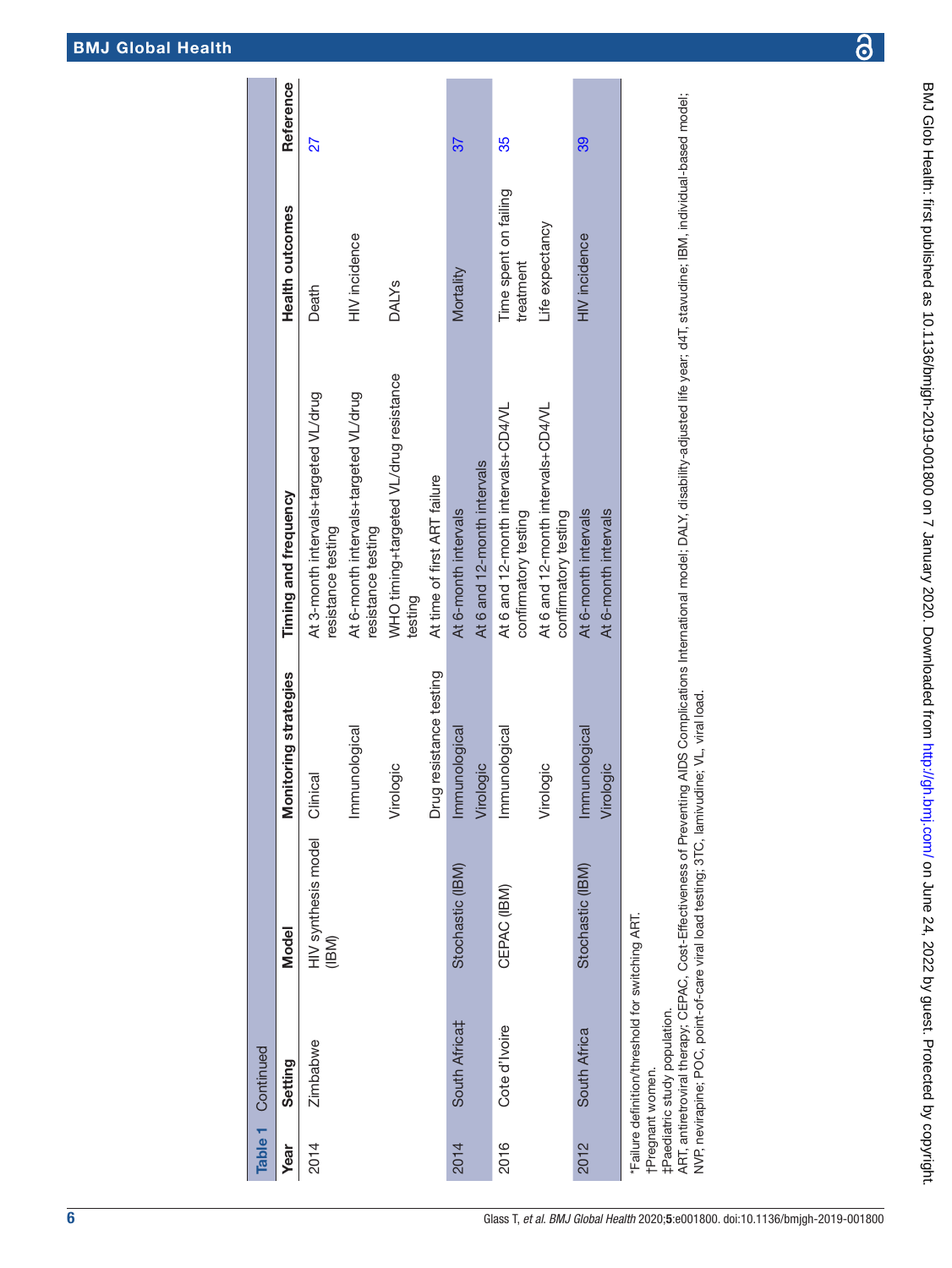on mortality due to HIV-related causes were less robust. Despite the variety of VL testing recommendations across developing and developed settings and major policy changes over time (eg, moving to 'test and treat'), the majority of the models compared and evaluated a set strategy of either biannual or annual routine VL monitoring and in Estill *et al*<sup>832</sup> VL monitoring every 2 years, to one another, failing to consider novel strategies such as differentiated care. They also compare the benefits to immunological and/clinical monitoring which is rapidly being phased out. These models do not seek to determine the best timing and frequency to take VL measurements among people living with HIV, which is becoming more important as access to VL is increased in LMICs. Furthermore, as more mathematical models are developed for this purpose, it will be important to consider the features of the VL cascade, such as VL turnaround time into the modelling process. $27-40$ 

Two-thirds of the HIV burden occurs in SSA, where majority of the infection occurs in women of childbearing age. As a result, more newly pregnant women are being tested and diagnosed with HIV at antenatal clinics, where they initiate lifelong ART to PMTCT. Pregnant and breastfeeding women are therefore an important population group for HIV intervention and routine VL monitoring.<sup>41</sup> However, the results of this review showed very few studies focus on pregnant women (n=11, 4%) and only two VL monitoring studies did not explicitly exclude pregnant women from the analysis  $\left( \langle 1\% \rangle \right)^{33\,36}$  Lesosky *et*  $a^{36}$  $a^{36}$  $a^{36}$  showed that if the WHO VL monitoring guidelines for adults were used, 69% of the pregnant women would not receive a VL test during pregnancy. Moreover, neither of these studies included breastfeeding women, despite the possibility of HIV transmission during this period and the recommendation by the WHO that breast feeding should be practiced, even for HIV-positive mothers in low-resource settings. In fact, studies have shown ART adherence to be problematic during the postpartum period therefore leading to increased risk of vertical transmission.<sup>[37](#page-7-16)</sup>

Furthermore, less than 1% of the mathematical models involved infants/children and only one VL monitoring study was conducted on children below the age of 5 years.<sup>[37](#page-7-16)</sup> The VL timing and frequency evaluated in this study was the same strategy used for adults, biannual and annual VL measurements which may not be appropriate for this population and different strategies should be examined. National and international policies regarding VL monitoring have been changing rapidly since the introduction of the testing and there are ongoing discussions regarding the utility, practice and scale-up of VL monitoring, as well as new technology, such as POC testing, that may change policy yet again. Mathematical modelling may be a relevant approach to evaluation of potential approaches in this context.

These mathematical models show that there is potential and benefits for the use of POC VL testing and differential ART monitoring approaches, particularly in

limited resource settings. In most LMIC settings HIV care remains a 'vertical' care platform, with a single strategy for all. There are exceptions, for example, both South Africa and Kenya have differentiated care programmes for children and pregnant women.<sup>[18 42](#page-7-7)</sup> However, there is no added benefit in additional confirmatory resistance testing when a high VL is detected using VL monitoring.<sup>27</sup>  $^{28\,40}$ 

# **CONCLUSION**

This review highlights how useful mathematical modelling has been in understanding the large-scale or longterm impact of HIV interventions. Despite this, few models have been updated or newly created to incorporate the new era of highly effective ART and routine VL monitoring. Similarly, as more empirical studies consider and call for models of differentiated care—for example—for vulnerable or special populations, the simulation models require updating. Additional work on special populations and updating or creating new models to better understand the likely impact and consequences of a rapidly changing clinical practice and policy that may be driven by health system evaluation or by donor funding are urgently needed.

Correction notice This article has been corrected since it was published. The article type has been updated.

Contributors All authors contributed to the article.

Funding TG supported by the South Africa Medical Research Council (SAMRC) National Health Scholarship Program (NHSP), South African Centre for Epidemiological Modelling and Analysis (SACEMA) Emerging Researchers Fund (ERF). The project and ML supported by Eunice Kennedy Shriver National Institute of Child Health and Human Development of the National Institutes of Health under award number R21HD093463.

Competing interests None declared.

Patient consent for publication Not required.

Provenance and peer review Not commissioned; externally peer reviewed.

Data availability statement All data relevant to the study are included in the article or uploaded as supplementary information.

Open access This is an open access article distributed in accordance with the Creative Commons Attribution Non Commercial (CC BY-NC 4.0) license, which permits others to distribute, remix, adapt, build upon this work non-commercially, and license their derivative works on different terms, provided the original work is properly cited, appropriate credit is given, any changes made indicated, and the use is non-commercial. See: <http://creativecommons.org/licenses/by-nc/4.0/>.

# **REFERENCES**

- <span id="page-6-0"></span>1 World Health Organisation. *Who consolidated guidelines on the use of antiretrovirals for treating and preventing HIV infection*. Second Edition. Geneva: World Health Organisation, 2016.
- <span id="page-6-1"></span>2 Hull MW, Montaner JSG. Hiv treatment as prevention: the key to an AIDS-free generation. *[J Food Drug Anal](http://dx.doi.org/10.1016/j.jfda.2013.09.043)* 2013;21:S95–101.
- <span id="page-6-2"></span>3 Quinn TC, Wawer MJ, Sewankambo N, *et al*. Viral load and heterosexual transmission of human immunodeficiency virus type 1. Rakai Project Study Group. *[N Engl J Med](http://dx.doi.org/10.1056/NEJM200003303421303)* 2000;342:921–9.
- 4 Loutfy MR, Wu W, Letchumanan M, *et al*. Systematic review of HIV transmission between heterosexual serodiscordant couples where the HIV-positive partner is fully suppressed on antiretroviral therapy. *[PLoS One](http://dx.doi.org/10.1371/journal.pone.0055747)* 2013;8:e55747.
- <span id="page-6-3"></span>5 Eshleman SH, Hudelson SE, Redd AD, *et al*. Treatment as prevention: characterization of partner infections in the HIV prevention trials network 052 trial. *[J Acquir Immune Defic Syndr](http://dx.doi.org/10.1097/QAI.0000000000001158)* 2017;74:112–6.